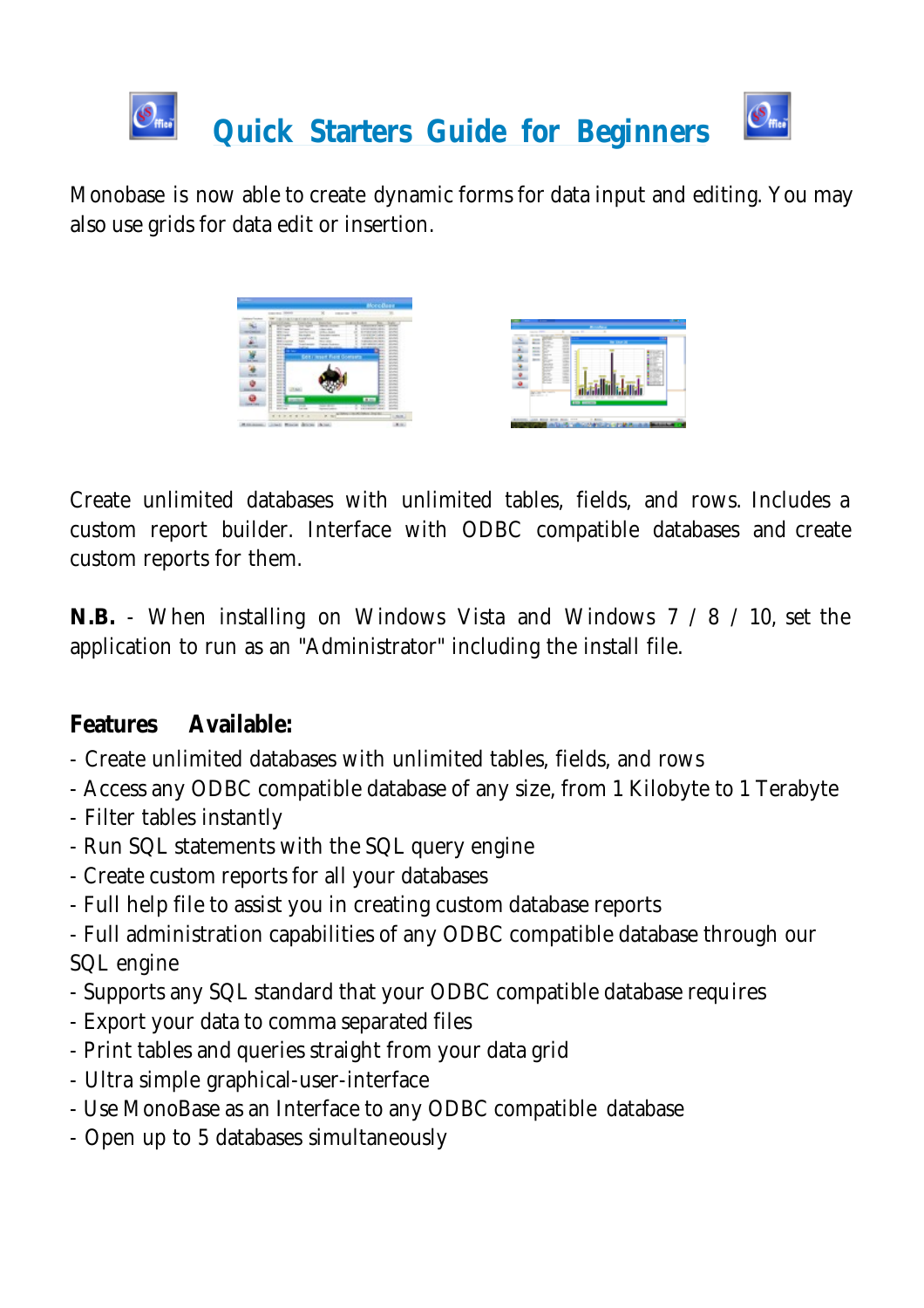- Open up to 5 tables of the same database simultaneously

- Monobase includes the Paradox ODBC driver for complete compatibility for other database software

#### **\*\*\* New Updates \*\*\***

- Tables now have referential integrity with primary and secondary keys
- Master / Detail view on linked tables
- Added 2D/3D charting on custom SQL Queries
- Enhanced data handling for edit/insert and viewing of data
- Export data in CSV or XML format
- Insert or paste Images with unlimited size for archiving

# **Very Important!**

When creating a database, table, or field, please use the following naming conventions:

"Table\_Name", "My\_New\_Database", "Field\_Name".

The database does not recognise spaces between names.

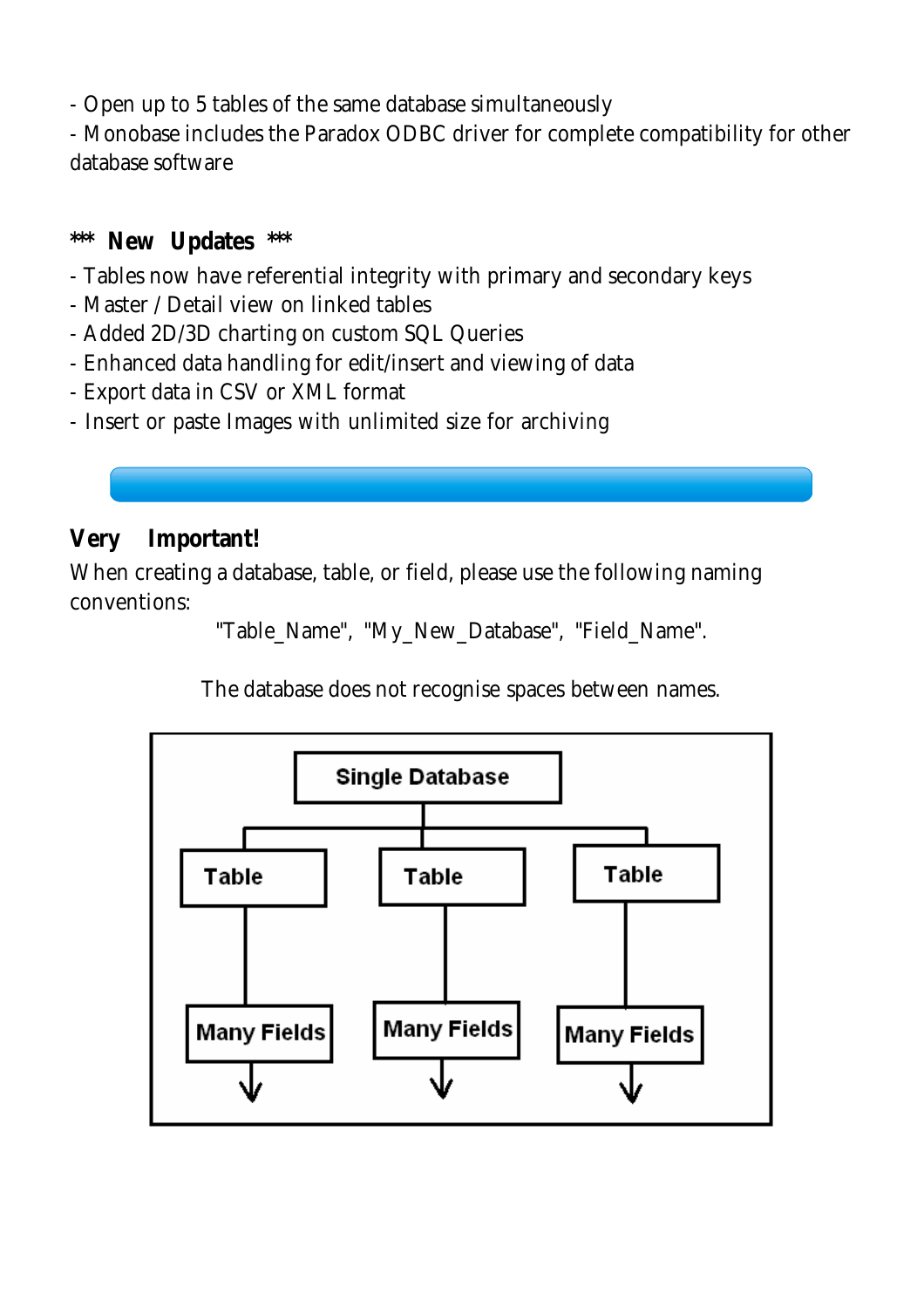**Here are a few steps to help you get started: Step 1.**

|                         | <b>New Database</b>            |                     |         |
|-------------------------|--------------------------------|---------------------|---------|
|                         |                                | <b>New Database</b> |         |
| Database Functions<br>П | Database Name<br>Database Path | My_Database<br>lC:\ | ê       |
| New Database            | Create                         |                     | X Close |

- 1. Click on the "New Database" button
- 2. Enter the Database name you want to create e.g. "Address\_Book"
- 3. Select the folder where you want your database saved
- 4. Click on the "Create" button to create your database.

Now go to the "Database Name" drop down to select your newly created database to start.



**Follow these rules when specifying field names in tables:**

The maximum length of a field name is 25 characters.

A field name cannot start with a blank space (unless it is enclosed in quotation marks).

Each field name in a table must be unique. (You can not have two identical field names.) You cannot make a name unique by doing one of the following:

Adding a blank space at the end of the name

Changing the capitalization of the name

A field name should not contain certain characters if you plan to use the table in a query, because these characters have special significance.

**These characters are:**

The comma (,), the pipes (|), and the exclamation point (!) Avoid using SQL keywords, such as SELECT and COUNT.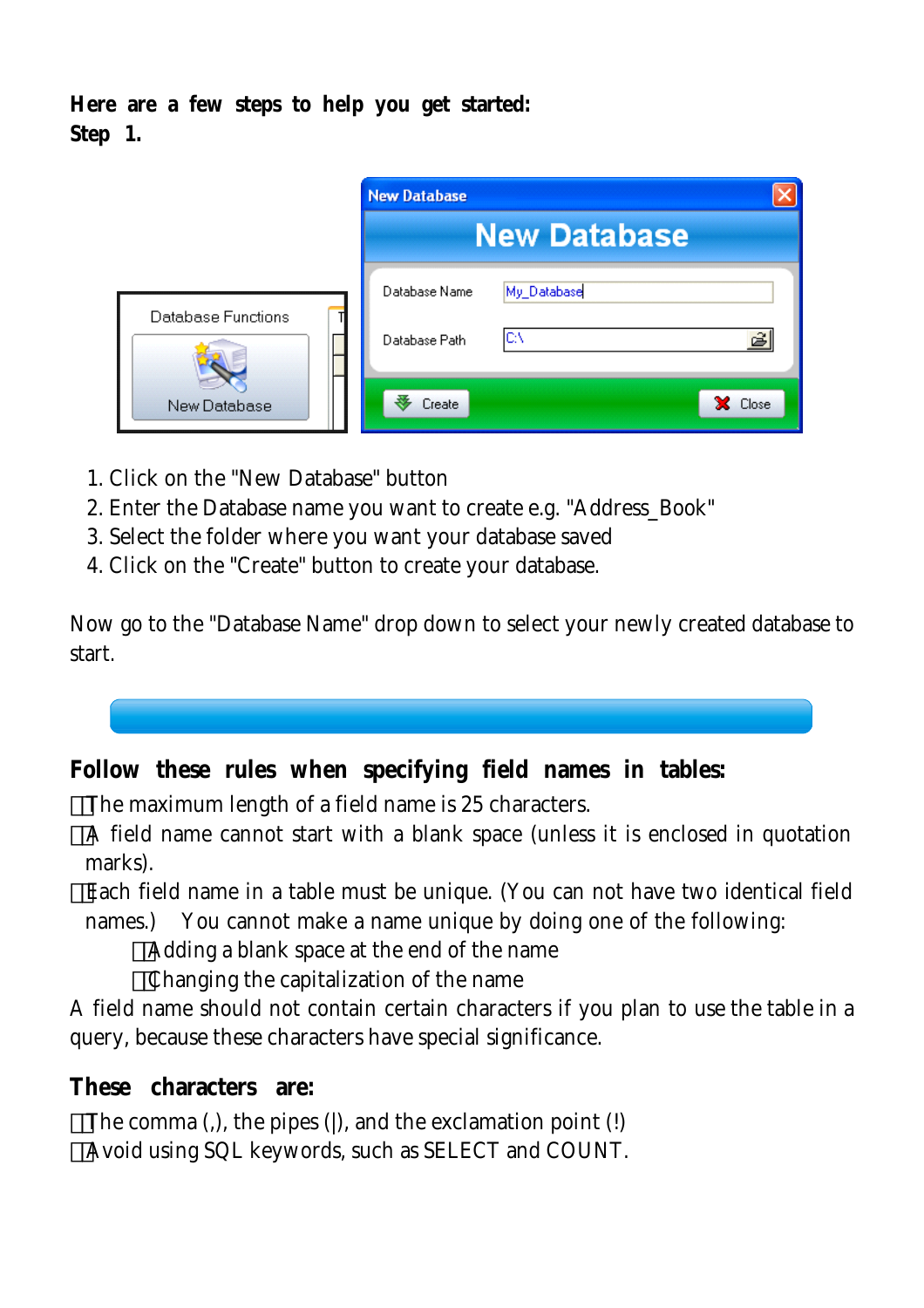



1. Click on the "New Table" button

|                   |                                                                           | <b>New Table</b>  |  |
|-------------------|---------------------------------------------------------------------------|-------------------|--|
| <b>Table Name</b> | (eg. TABLE_NAME)                                                          | <b>Field Type</b> |  |
| <b>Field Name</b> | (eg. FIELD_NAME)                                                          | Field Size        |  |
| ж                 |                                                                           |                   |  |
| **                |                                                                           |                   |  |
|                   |                                                                           |                   |  |
|                   |                                                                           |                   |  |
|                   |                                                                           |                   |  |
|                   |                                                                           |                   |  |
|                   |                                                                           |                   |  |
|                   |                                                                           |                   |  |
|                   |                                                                           |                   |  |
|                   |                                                                           |                   |  |
|                   |                                                                           |                   |  |
|                   |                                                                           |                   |  |
|                   |                                                                           |                   |  |
|                   |                                                                           |                   |  |
|                   |                                                                           |                   |  |
|                   | First two fields may only be AutoInc, Integer, or String.                 |                   |  |
|                   | Only fields of type String and Memo can have field size larger than zero. |                   |  |

- 2. Enter the name of your table to create e.g. "Friends\_Family"
- 3. Always start a table with an index number "AutoInc" field.
- 4. On each line enter the field names and field type that you want to save in you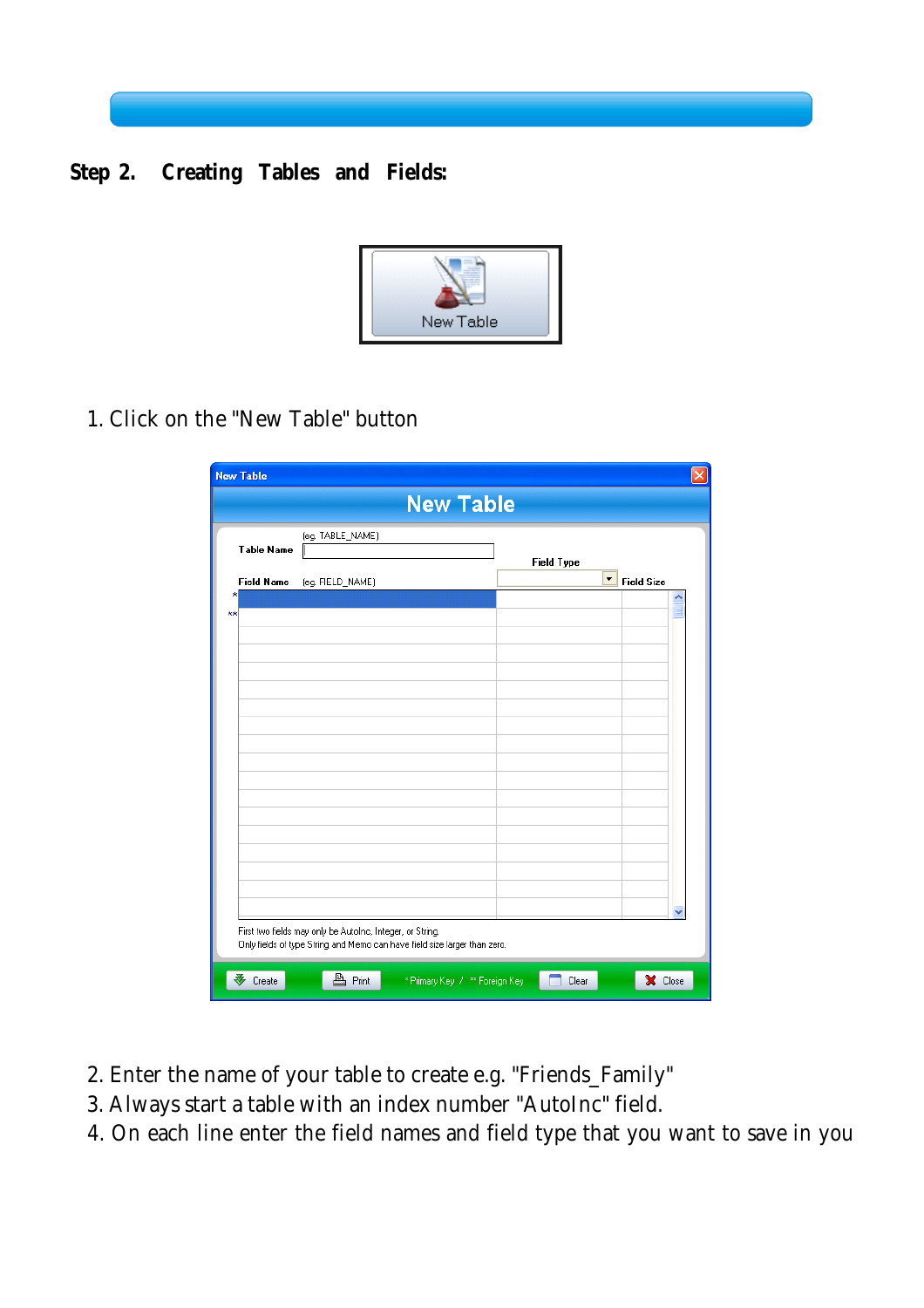new table:

 "Index\_Number" - AutoInc {Primary key, this field must always be unique} "Name" - String - 25 "Surname" - String - 25 "Notes\_Comments" - Memo - 200 "Personal\_Image" - Graphic Bitmap - 240

5. Click on the "Create" button to create your table

 6. Click on the Drop-Down ComboBox on the main form to select your newly created table

7. Your table and data fields will now be displayed



**The field types and what they are follows here:**

AutoIncrement - This field is always used as the first field to ensure unique record keeping

Blob - This field is used to hold files, images, or any other type of binary file - No size required

Boolean - This field holds only two options: True or False - 0 or 1

Bytes - A common use of a bytes field is to store bar codes or magnetic strips.

Currency - This field contains float values representing currency - \$345.98

Date - Contains the date entered - 22/01/2011- it must the same as the system settings values

DateTime - This field is used for time stamping records - 22/01/2011 12:34:13 PM

Float - This field holds any type of value containing e.g. 5432.89765

Graphic - This field holds only images in the bitmap format, any size is acceptable

Integer - Contains values with out any extras, e.g. 5432

Memo - This field holds text or paragraphs without any formatting like notes - 0 - 240. Memo fields can be virtually any length. Memo fields can contain letters, numbers, special symbols (such as  $\%$ ,  $\&$ ,  $\#$ , and  $=$ ), or any other printable ASCII character (except null). You can enter line breaks, tabs and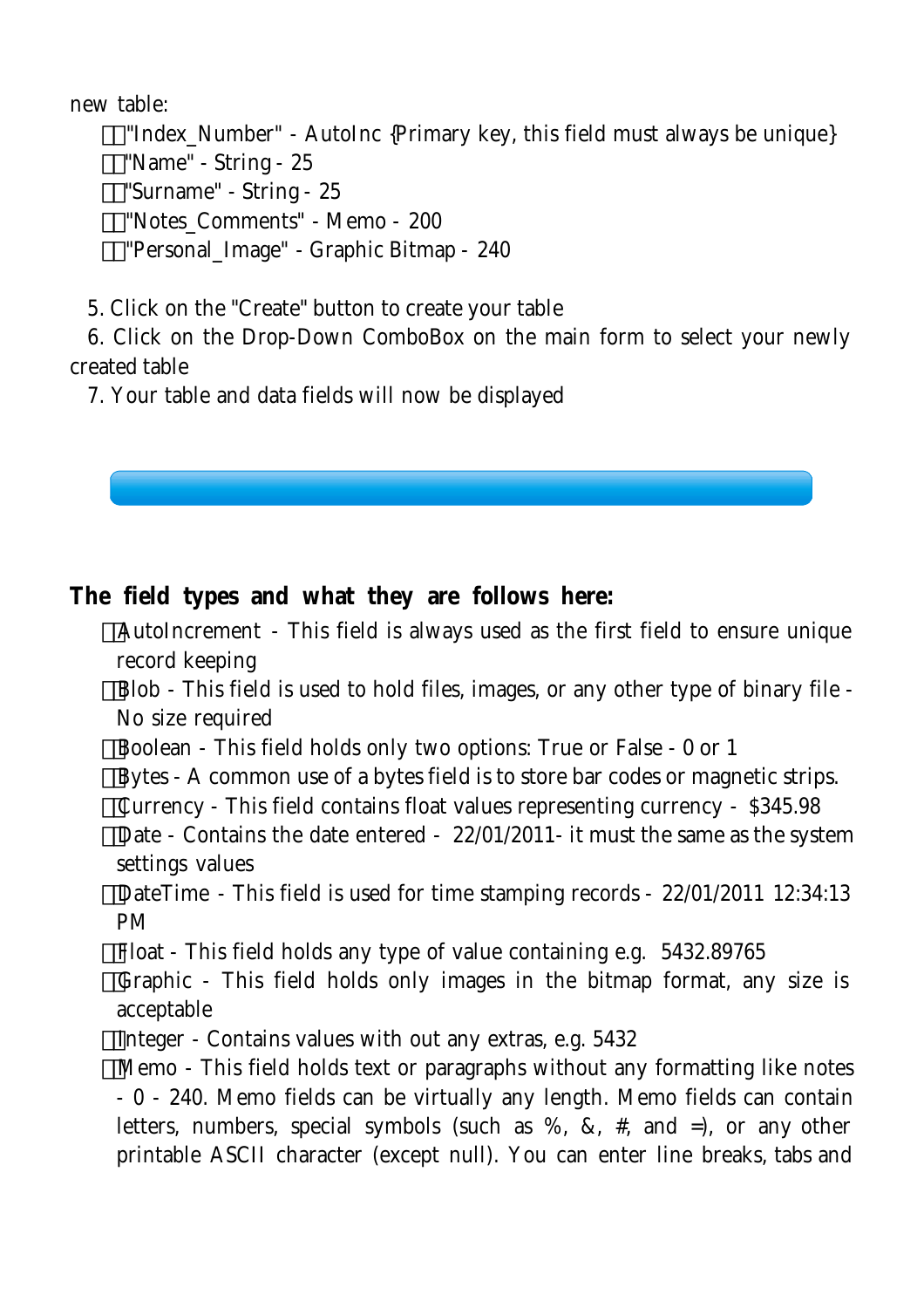other print control characters in memo fields. SmallInt - Contains values from 0 to 32000 Strings - Contains 255 characters only - Requires size - 0 to 255 characters Time - This field holds only time values - 12:38:29 PM Variable Bytes - N.A.

**Step 3.** - On the bottom of the grid-table you will see a navigation bar. To edit, delete or add any data, click on any of the appropriate buttons fi rst.



Click on the "+" button to enter a new record. For easier data entry or data viewing, simply double-click on the table cell to enter your data after you have clicked on the "Edit ^ " or "Add +" button.

| <b>Edit Field</b> |                                     |         |
|-------------------|-------------------------------------|---------|
|                   | <b>Edit / Insert Field Contents</b> |         |
|                   | Sample_Address<br>New York          |         |
|                   |                                     | X Close |

Remember to click on the "Post" button after you have entered or added a new record. Each button will give you a hint as to what each of them do.

That is basically the whole process you need to follow in creating, editing, and viewing your database and tables.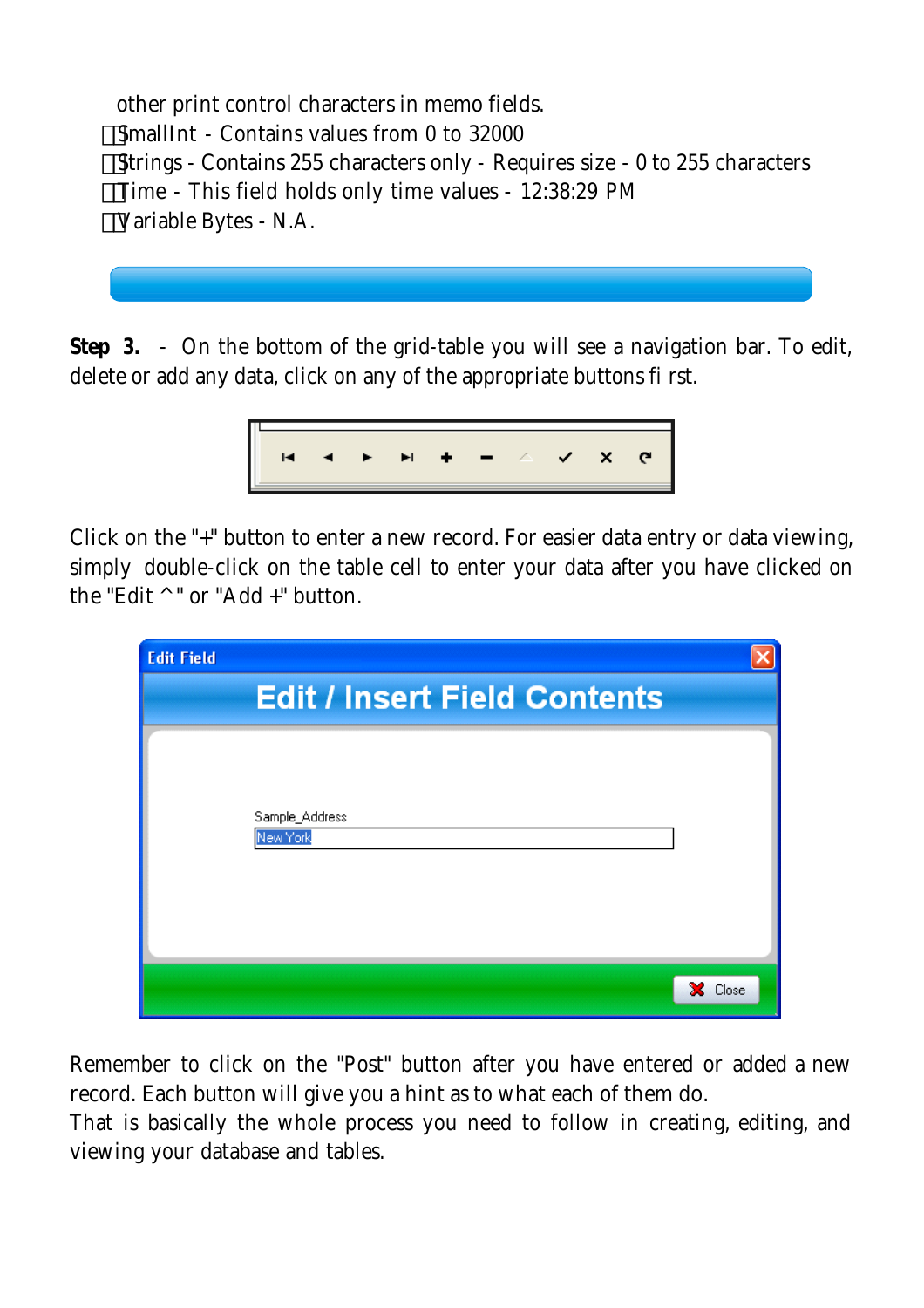If you wish to create reports on your data, see the helpfile in the report writer or in the menu next to the Monobase shortcut in the main menu of your Windows system.

**How to filter/search your table data e.g. :**

- 1. Enter your fieldname first: Surname
- 2. Now find data on all Surnames in your table: Surname = 'Van Helsing'
- 3. Click on the filter button.
- 4. The tabel will now show all records with the "Van Helsing" surname.

Filter Script: **Surname = 'Van Helsing'**

Just click on the filter button again to switch the filter engine off. All the table data will then return/display as normal.

**Please take note that:**

All string/text values must be enclosed in single quotes ' '.

All values and integers do not have to be enclosed in any quotes.

You may use other operators to find or search data with:

- ">" Larger than
- "<" Less than
- "=" Equal to
- ">=" Larger than and Equal to
- "<=" Less than and Equal to

**How to create charts using your data:**

**Step 1:**

Select the "Custom Queries" tab

Select your database that you want to query from the drop down list. {It is not necessary to select a table}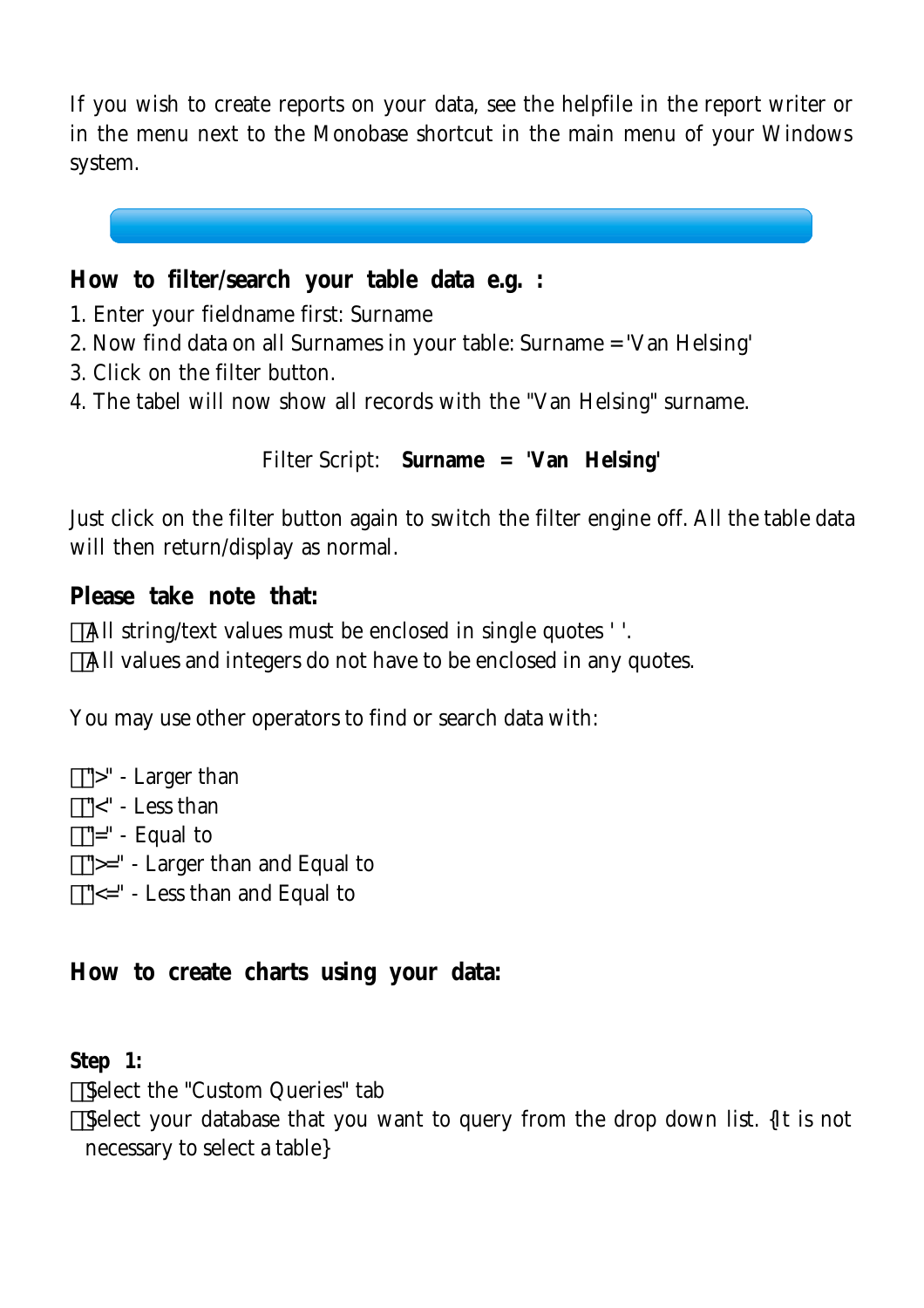Now enter your SQL statement that will retrieve your data from the database in the text box underneath the data grid and then click on the "Run SQL" button. The "Exec SQL" button is for making changes{e.g. edit,change, delete etc.} to tables or the database itself using SQL statements - for advanced users only. Please remember that your data descriptions must be at the left and top of the grid and any or all numerical data must then fill up the rest of the grid. So select your description first and then your numerical data. This is done for the chart engine for faster display and proper identification of your results.

| <b>DBDEMOS</b><br>Database Name<br>Database Tables |                                                        |                  |  |  |
|----------------------------------------------------|--------------------------------------------------------|------------------|--|--|
| Table 2<br>Table 1                                 | <b>Custom Queries</b><br>Table 4<br>Table 5<br>Table 3 | Master - Detail  |  |  |
|                                                    | Common_Name                                            | Length_In        |  |  |
| Open SQL                                           | Clown Triggerfish                                      | 19.6850393700787 |  |  |
|                                                    | Red Emperor                                            | 23.6220472440945 |  |  |
| <b>H</b> Save SQL                                  | Giant Maori Wrasse                                     | 90.1574803149606 |  |  |
|                                                    | <b>Blue Angelfish</b>                                  | 11.8110236220472 |  |  |
| $\clubsuit$ Exec SQL                               | Lunartail Rockcod                                      | 31.496062992126  |  |  |
|                                                    | Firefish                                               | 14.9606299212598 |  |  |
| $\mathscrtriangle$ Run SQL                         | Swell Shark                                            | 40.1574803149606 |  |  |
|                                                    | Bat Ray                                                | 22.0472440944882 |  |  |
| Clear SQL                                          | California Moray                                       | 59.0551181102362 |  |  |
|                                                    | Lingcod                                                | 59.0551181102362 |  |  |
|                                                    | Cabezon                                                | 38.9763779527559 |  |  |
| <b>A</b> Print Grid                                | Atlantic Spadefish                                     | 35.4330708661417 |  |  |
|                                                    | Nurse Shark                                            | 157.48031496063  |  |  |
|                                                    | Spotted Eagle Ray                                      | 78.740157480315  |  |  |
|                                                    | Yellowtail Snapper                                     | 29.5275590551181 |  |  |
|                                                    | Redband Parrotfish                                     | 11.0236220472441 |  |  |
|                                                    | Great Barracuda                                        | 59.0551181102362 |  |  |
|                                                    | French Grunt                                           | 11.8110236220472 |  |  |
|                                                    | Dog Snapper                                            | 35.4330708661417 |  |  |
|                                                    | Nassau Grouper                                         | 35.8267716535433 |  |  |
|                                                    | Yellow Jack                                            | 35.4330708661417 |  |  |
|                                                    | Redtail Surfperch                                      | 15.748031496063  |  |  |
|                                                    | White Sea Bass                                         | 59.0551181102362 |  |  |
|                                                    | Rock Greenling                                         | 23.6220472440945 |  |  |
|                                                    |                                                        |                  |  |  |
| from biolife<br>where length $In > 10$             | Select Common_Name, Length_In                          |                  |  |  |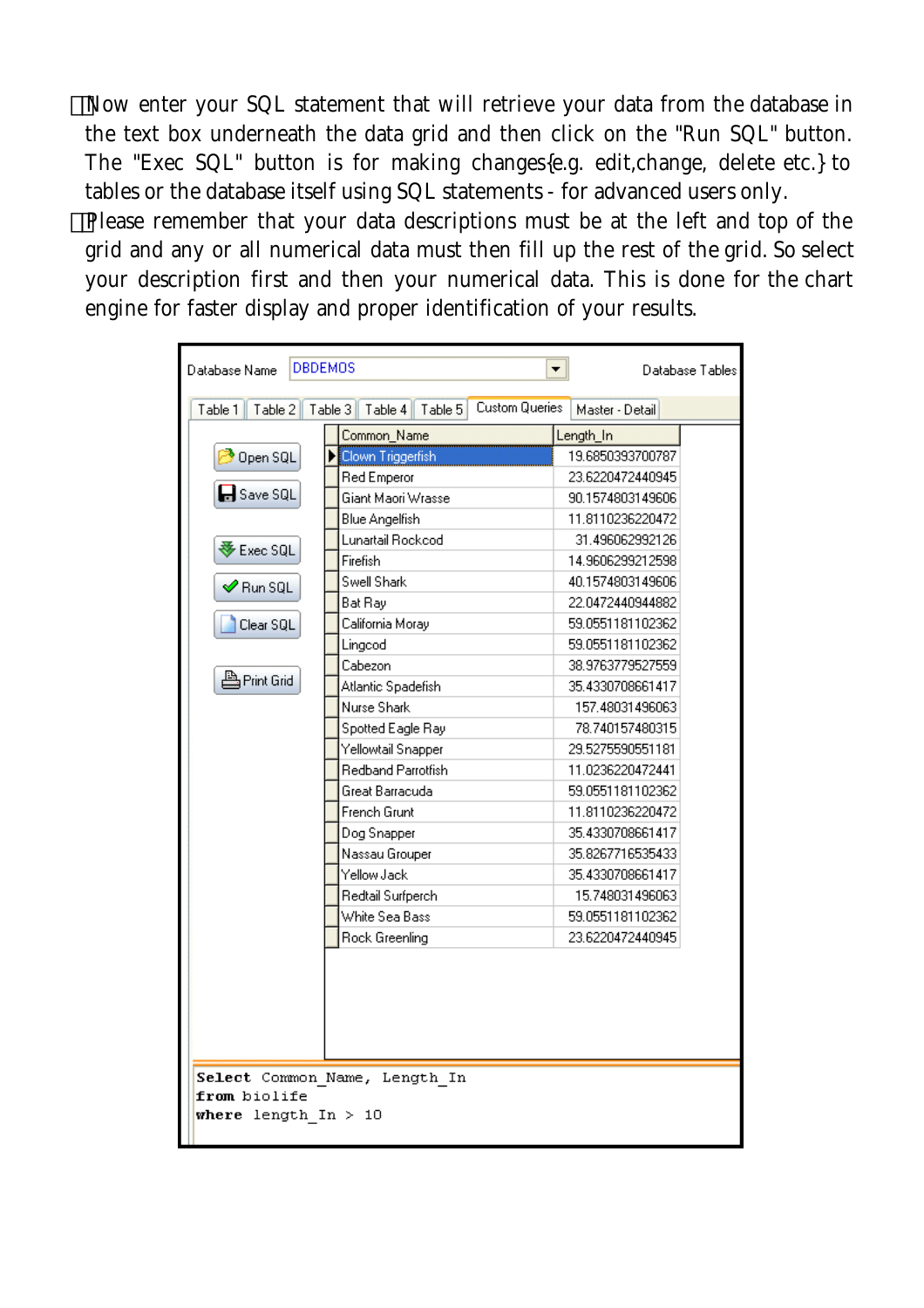Now select the type of chart you wish to create from your data and then click on the "Preview" button:

| l Bar Chart 2D.<br>Line Chart 2D<br>Pie Chart 2D              |                  |
|---------------------------------------------------------------|------------------|
| Bar Chart 3D<br>Line Chart 3D<br>Pie Chart 3D<br>Bar Chart 3D | <b>C</b> Preview |

If all goes well, you should get a chart window like below.

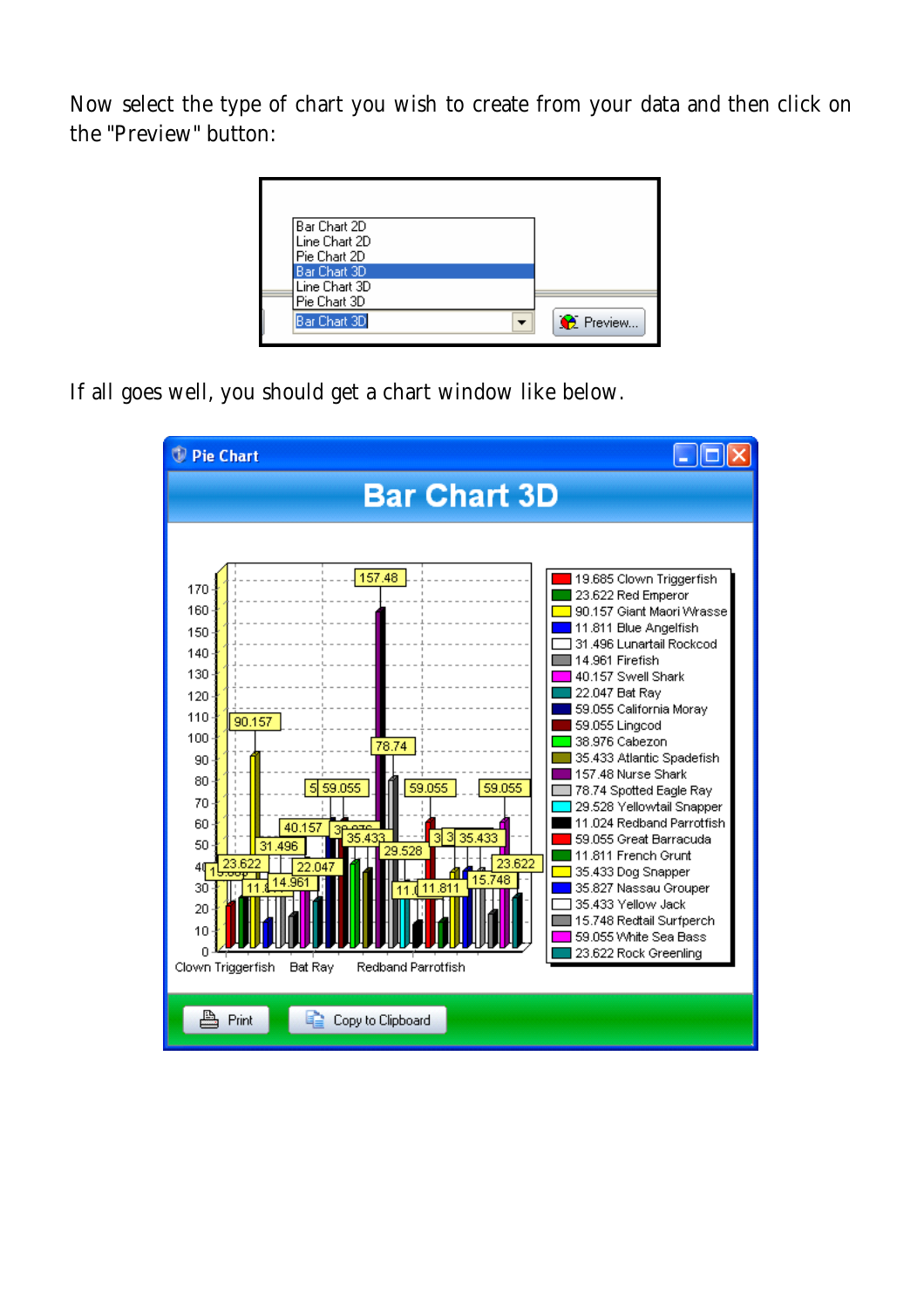# https://www.ssuitesoft.com/database.htm

https://www.ssuiteoffice.com/categories/database.htm

**How to use the ODBC protocol to access, edit, and administrate any database file with the appropriate driver using Monobase or Accel...**

Open and run Monobase with administrator rights....

| SSuiteDatabase > Monobase >  |   |                                         |             |
|------------------------------|---|-----------------------------------------|-------------|
|                              |   |                                         |             |
|                              |   |                                         |             |
| ▴<br>Name                    |   | Date modified                           | <b>Type</b> |
| MonoBase                     |   | 2/16/2017 1:06 PM                       | File fold   |
| SampleDB                     |   | 2/16/2017 1:06 PM                       | File fold   |
| <b>BDEMerge.ini</b>          |   | 7/12/2013 12:58 PM                      | Configu     |
| BDEMerge64.ini               |   | 5/25/2016 12:17 PM                      | Configu     |
| MonoBase.exe                 |   | 5/24/2016 3-53 PM                       | Anplicat    |
| MonoBase.ism                 |   | Open                                    | File        |
| MonoBase.ism.744             | ⊕ | Run as administrator                    | File        |
| MonoBase.zip                 |   | Troubleshoot compatibility              | mpre        |
| MonoBase_Starters_Guide.pdf  | P | Edit with Notepad++                     | lome        |
| 图 MonoBaseReg.reg            | 6 | Scan with Microsoft Security Essentials | listral     |
| QRDESIGN.INI                 |   | Pin to Taskbar                          | nfigu       |
| QRDUSER.HLP                  |   | <b>Pin to Start Menu</b>                | lp file     |
| ReadMe.txt                   |   | Restore previous versions               | tt Dol      |
| SSuite_MonoBase_Introduction |   | Send to                                 | Тe<br>٠     |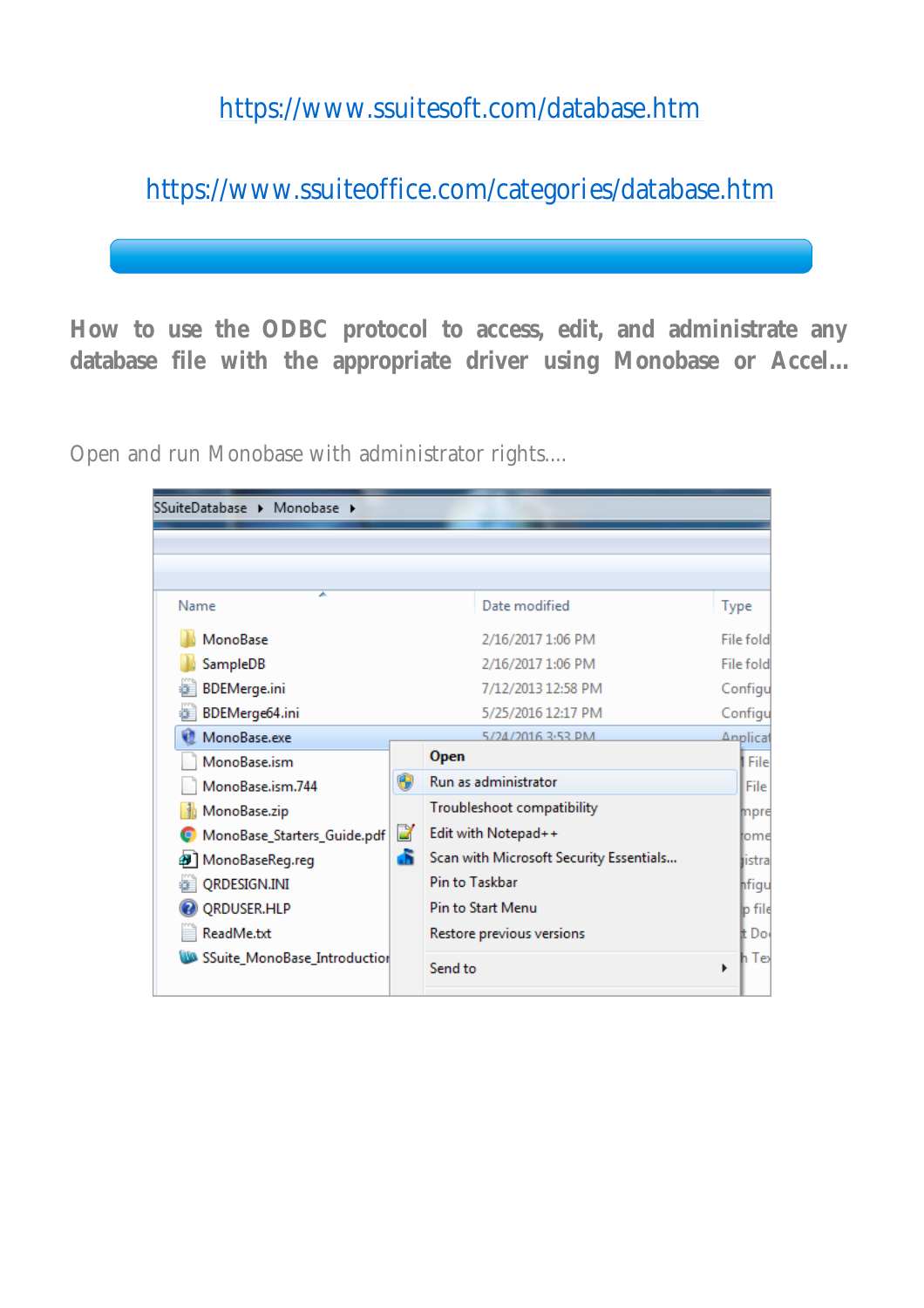**Step 2.... after MonoBase has opened....**

Click on the bottom button...



**Step 3... the following Window will now appear...**

The message means that after you have created your ODBC connection, close MonoBase and reopen it to initialise the connection.

Now click the "OK" button and proceed.



**Step 4... The main ODBC window will now open....**

Since we have a new CSV file we wish to access, we must now add it to the ODBC list... so now click on the "Add..." button to start.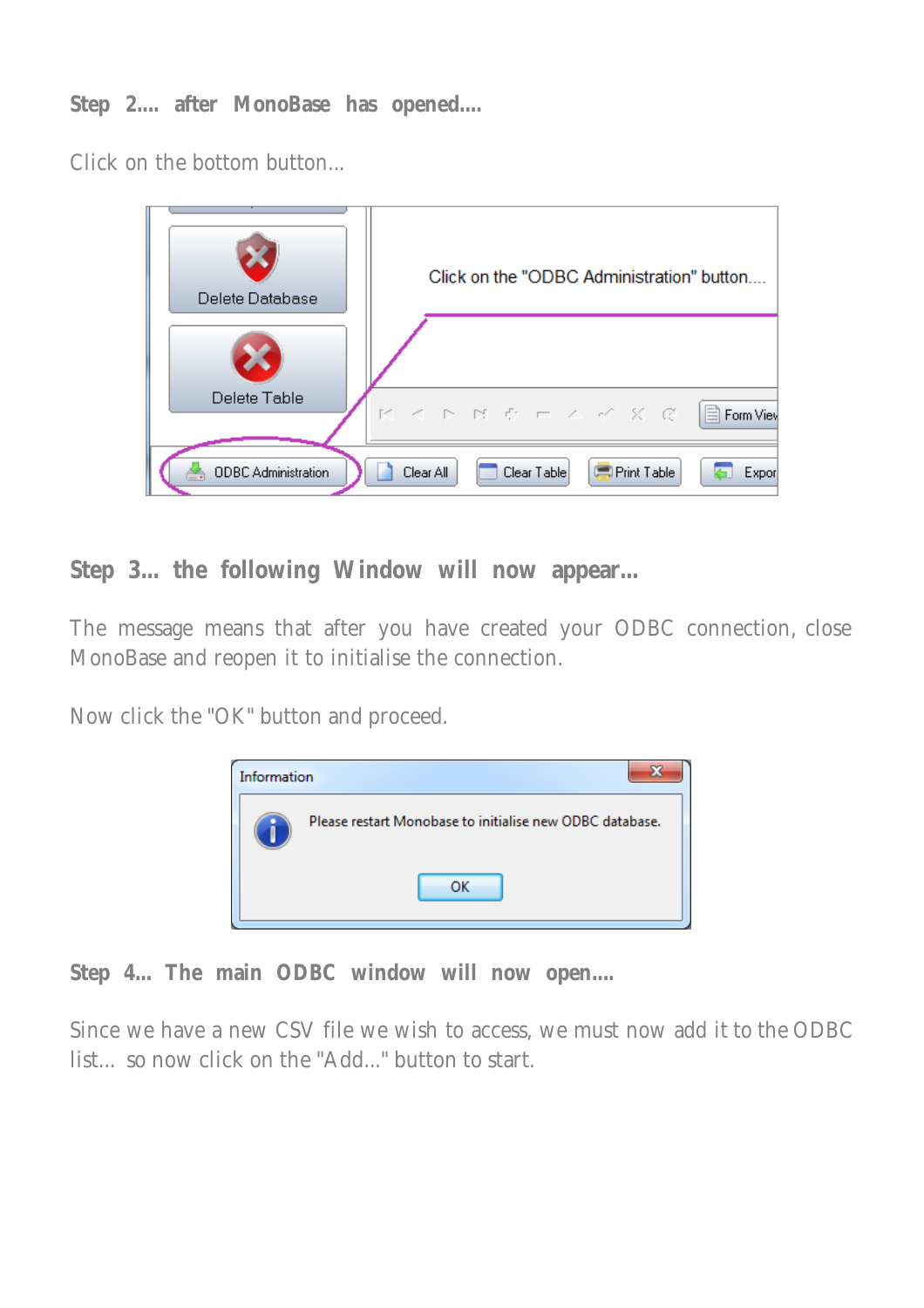|          | x<br><b>ODBC Data Source Administrator</b>                                                                                                                                                     |
|----------|------------------------------------------------------------------------------------------------------------------------------------------------------------------------------------------------|
| User DSN | System DSN   File DSN   Drivers  <br>Tracing   Connection Pooling<br>About                                                                                                                     |
|          | User Data Sources:                                                                                                                                                                             |
| Name     | Add<br>Driver                                                                                                                                                                                  |
|          | Remove                                                                                                                                                                                         |
|          | Configure                                                                                                                                                                                      |
|          |                                                                                                                                                                                                |
|          |                                                                                                                                                                                                |
|          |                                                                                                                                                                                                |
|          | An ODBC User data source stores information about how to connect to<br>the indicated data provider. A User data source is only visible to you,<br>and can only be used on the current machine. |
|          | ок<br>Cancel<br><b>Help</b><br>Apply                                                                                                                                                           |

**Step 5... Scroll down the driver list to find the correct database driver that describes your database file best.**

We are loading a CSV file, so we will be using the Microsoft Text driver for text and CSV files...

Select your driver and click on the "Finish" button.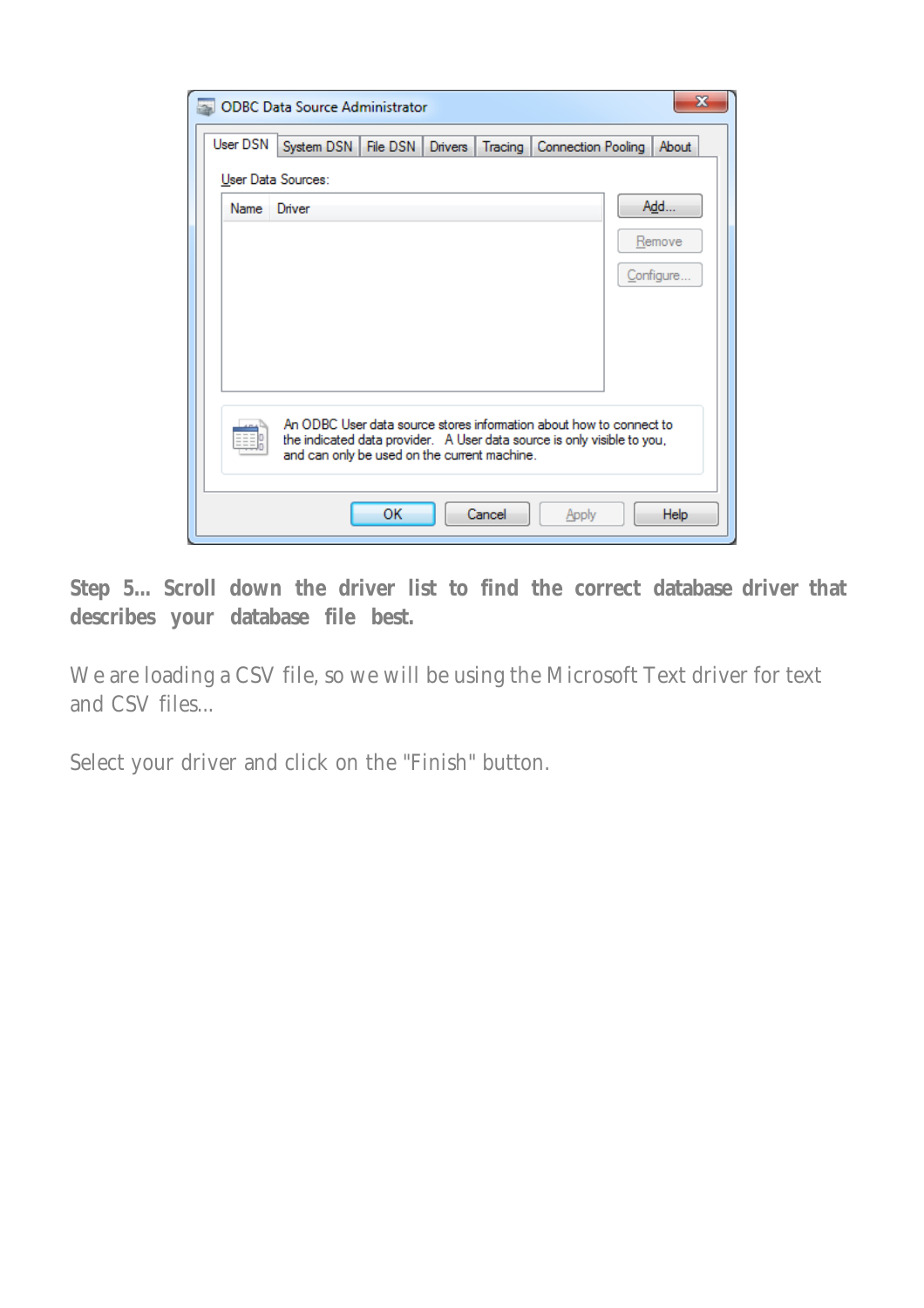| <b>Create New Data Source</b> | Select a driver for which you want to set up a data source.<br>Name<br>Microsoft Paradox Driver (*.db)<br>Microsoft Paradox-Treiber (*.db)<br>Microsoft Text Driver (".bt; ".csv)<br>Microsoft Text-Treiber (*.txt; *.csv)<br>Microsoft Visual FoxPro Driver<br>Microsoft Visual FoxPro-Treiber<br><b>SQL Server</b><br>m.<br>∢ | x<br>v<br>$\overline{\phantom{a}}$<br>6<br>6<br>6<br>6<br>Ξ<br>6 |
|-------------------------------|---------------------------------------------------------------------------------------------------------------------------------------------------------------------------------------------------------------------------------------------------------------------------------------------------------------------------------|------------------------------------------------------------------|
|                               | Finish<br>< <u>B</u> ack                                                                                                                                                                                                                                                                                                        | Cancel                                                           |

**Step 6... Now name your connection and select the folder where you have placed your database file.**

| <b>ODBC Text Setup</b>         | P<br>X            |
|--------------------------------|-------------------|
| Data Source Name:              | OK                |
| Description:                   | Cancel            |
| Database                       | $He$ <sub>p</sub> |
| Directory:                     |                   |
| Select Directory               |                   |
| <b>V</b> Use Current Directory | Options>>         |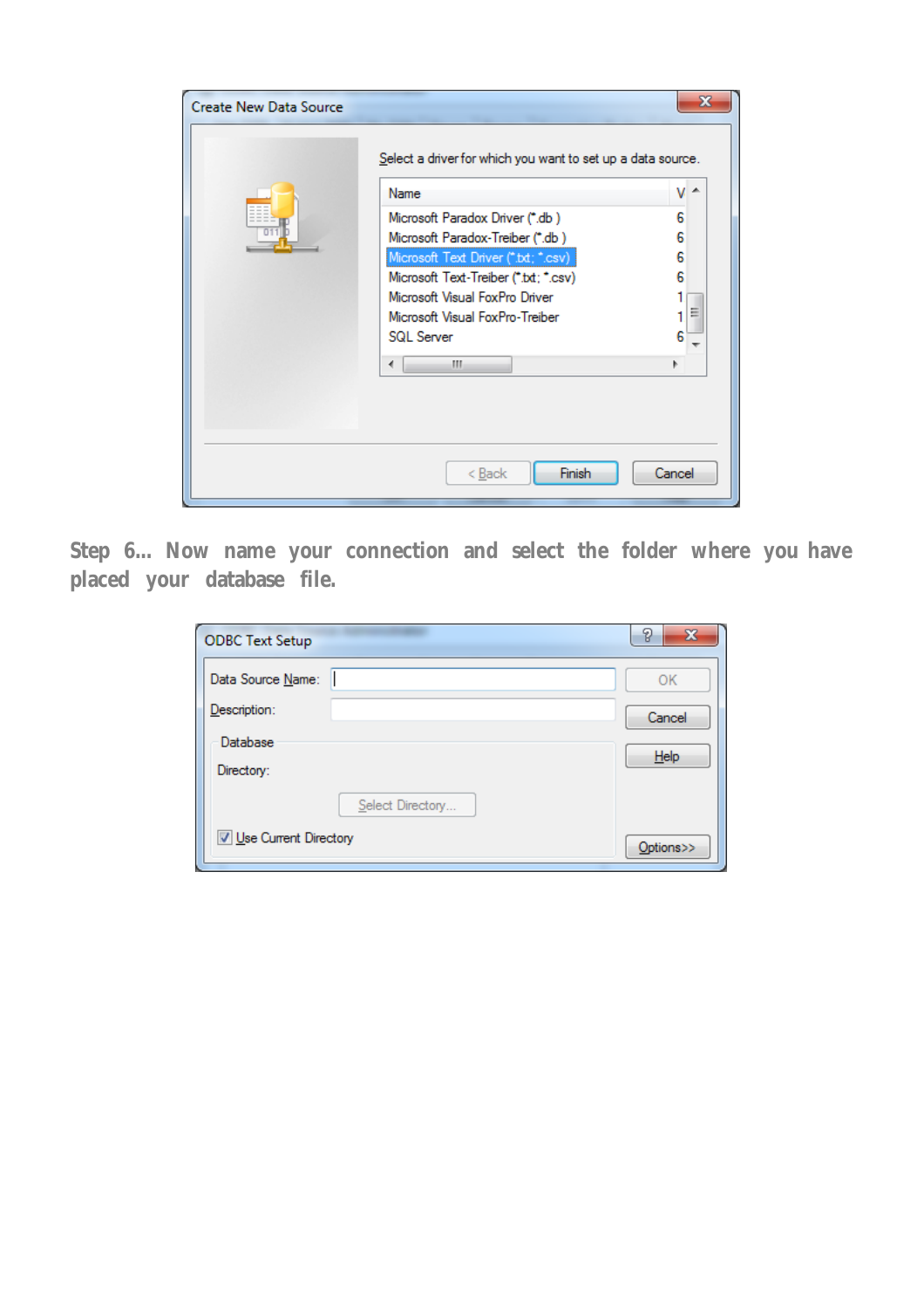| <b>ODBC Text Setup</b>                                      |                  | 8<br>x    |
|-------------------------------------------------------------|------------------|-----------|
| Data Source Name:                                           | My CSV File      | ок        |
| Description:                                                |                  | Cancel    |
| Database                                                    |                  |           |
| $He$ <sub>lp</sub><br>C:\\DOCUMENTS\ODBC-TEST<br>Directory: |                  |           |
|                                                             | Select Directory |           |
| Use Current Directory                                       |                  | Options>> |

Make sure your CSV file is labeled with two words or more, separated with a space inbetween, don't ask me why, this is an error with the ODBC driver...

| File name:<br>".asc;".csv;".tab;".bt                                                       | Folders:<br>c:\\odbc-test                                                          |    | OK     |
|--------------------------------------------------------------------------------------------|------------------------------------------------------------------------------------|----|--------|
| Address File.csv<br><b>Address Personal.csv</b><br>Address_Test.txt<br>New Study1-test.csv | re c:∖<br><b>B</b> Users<br>ি <del>স</del> Henkie<br>Documents<br><b>ODBC-Test</b> | A. | Cancel |
| Save file as type:                                                                         | Drives:                                                                            |    |        |

#### "Address Personal.csv"

**Step 7... Then you click on the "OK" button when all is done...**

You ODBC database connection should now be listed in the main window.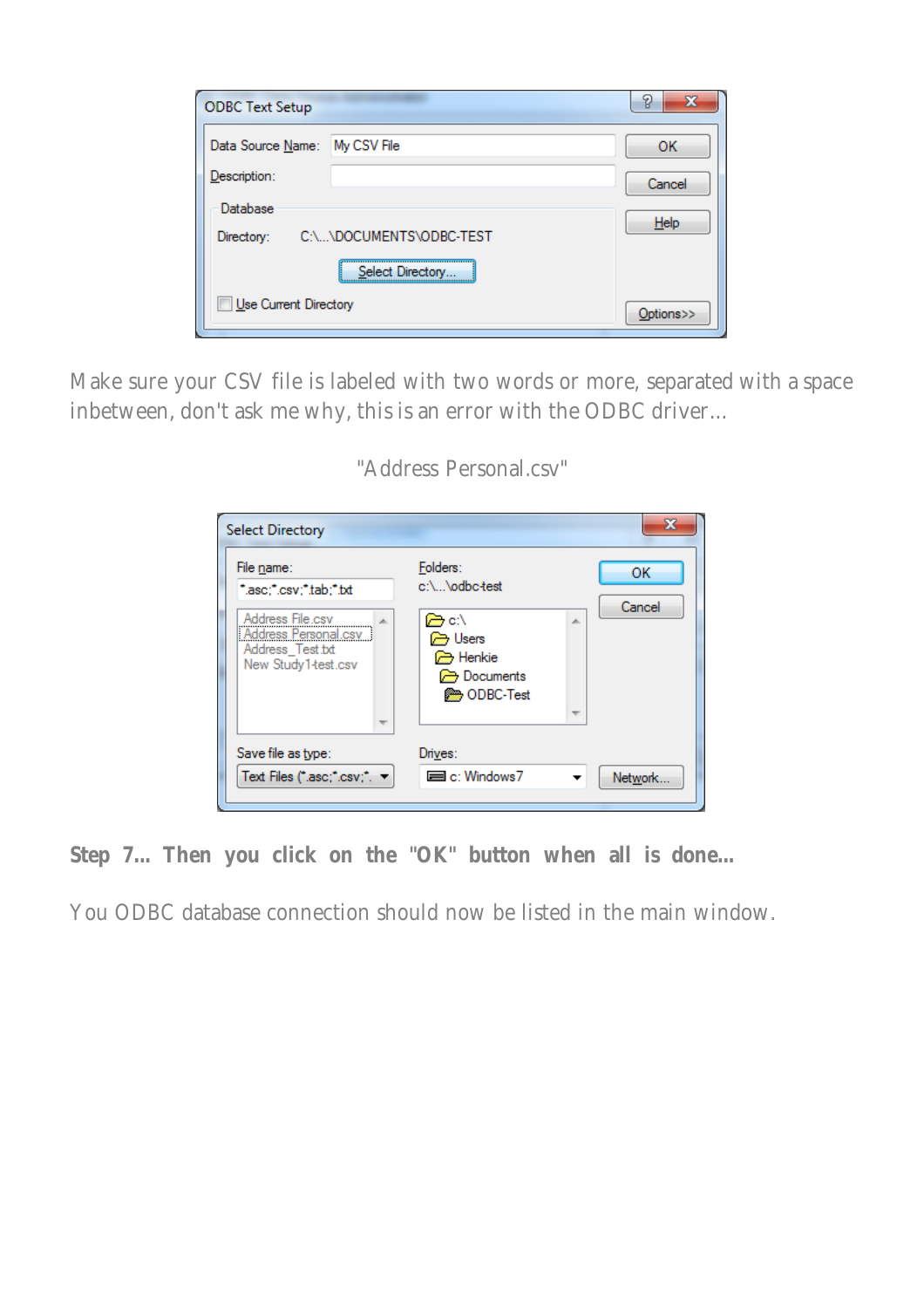|             | x<br><b>ODBC Data Source Administrator</b>                                                                                                     |
|-------------|------------------------------------------------------------------------------------------------------------------------------------------------|
| User DSN    | System DSN   File DSN   Drivers  <br>Tracing<br>Connection Pooling<br>About                                                                    |
|             | User Data Sources:                                                                                                                             |
| <b>Name</b> | Add<br>Driver                                                                                                                                  |
|             | My CSV Test Microsoft Text Driver ("txt; ".csv)<br>Remove                                                                                      |
|             | Configure                                                                                                                                      |
|             |                                                                                                                                                |
|             |                                                                                                                                                |
|             |                                                                                                                                                |
|             |                                                                                                                                                |
|             | An ODBC User data source stores information about how to connect to<br>the indicated data provider. A User data source is only visible to you, |
|             | and can only be used on the current machine.                                                                                                   |
|             |                                                                                                                                                |
|             | <b>OK</b><br>Cancel<br><b>Help</b><br>Apply                                                                                                    |

**Step 8... The most important step... Click on the "OK" button on the bottom of the window to close it.**

NOW.... close MonoBase and reopen it... underneath the "Database Name" dropdown you will now see your new database connection name listed.

Select your connection...

| <b>MonoBase</b><br>ssuitesoft.com  |                                                                                                   |                                |
|------------------------------------|---------------------------------------------------------------------------------------------------|--------------------------------|
| Database Functions<br>New Database | Database Name<br><b>DBDEMOS</b><br>DefaultDD<br>Table 1<br>Table<br><b>IBLocal</b><br>My CSV Test | $\overline{\phantom{a}}$<br>Ma |

**Step 9... You will now see the following window open...**

This is displayed for all databases. This handles the security, if any, to start your connection...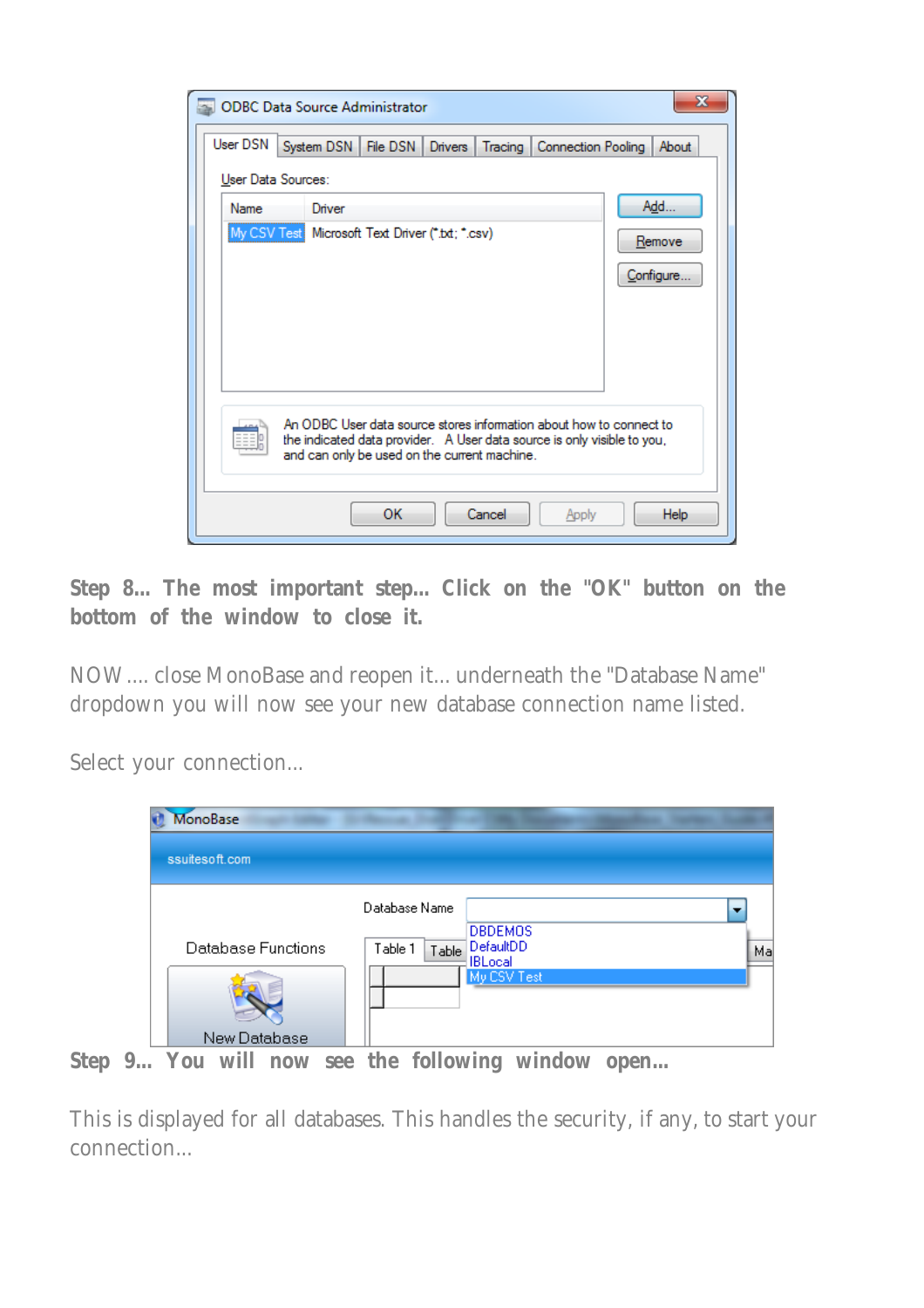If you do not have any security, username and password, on your database file, then simply click on the "OK" button to proceed...

| Database Login | x            |
|----------------|--------------|
| Database:      | My CSV Test  |
| User Name:     |              |
| Password:      |              |
|                | OK<br>Cancel |

**Step 10... Now go to the "Database Table" dropdrown and select your database table/file or files...**

| <b>MonoBase</b> |
|-----------------|
| ٠               |
|                 |
|                 |
|                 |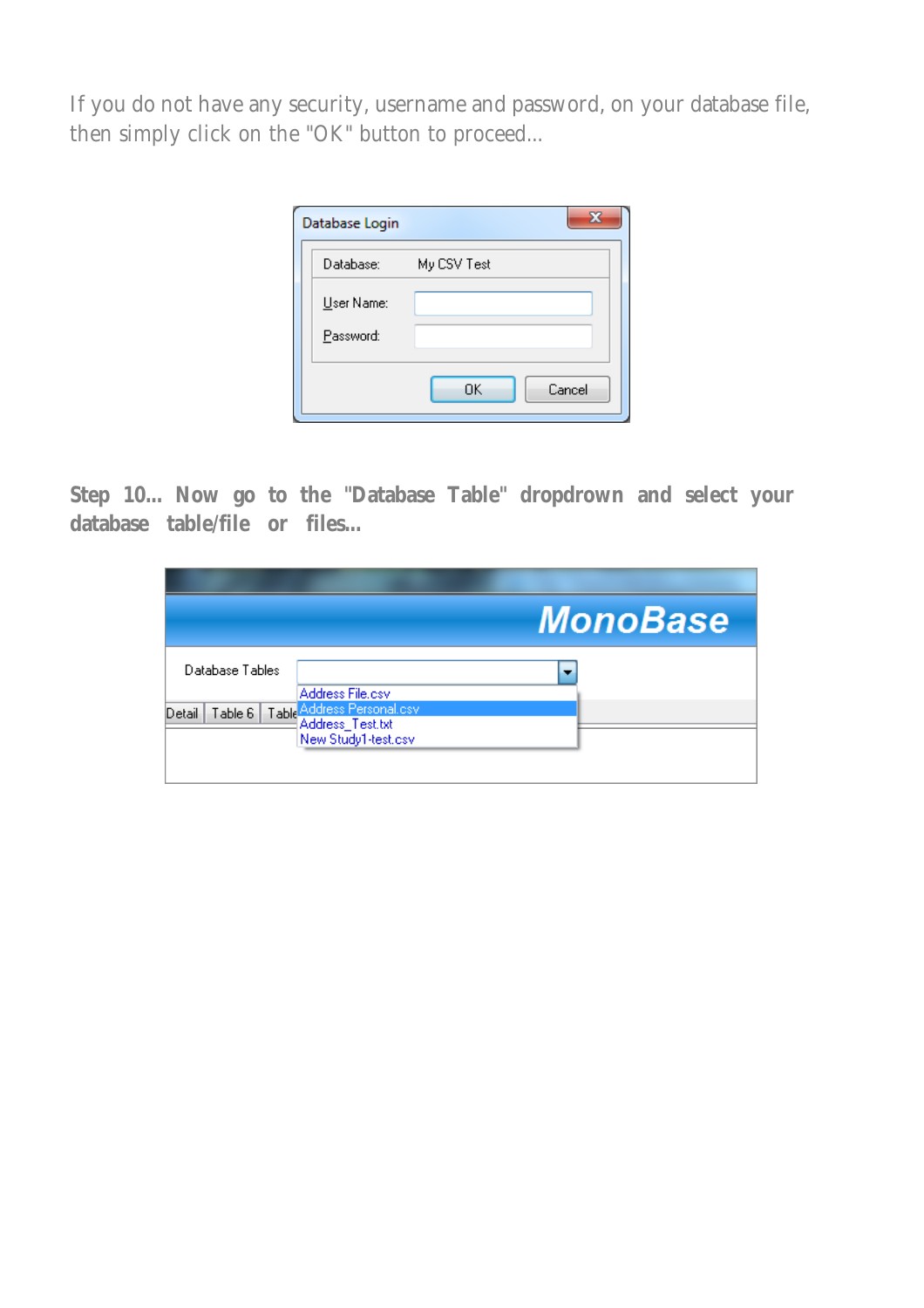The selected CSV file will now be opened inside the table.

| Database Name        | My CSV File |         |         |         |                | Data |
|----------------------|-------------|---------|---------|---------|----------------|------|
| Address Personal.csv | Table 2     | Table 3 | Table 4 | Table 5 | Custom Queries | Ma   |
| Name                 |             |         |         |         |                |      |
| John                 |             |         |         |         |                |      |
| Andy                 |             |         |         |         |                |      |
| Henk                 |             |         |         |         |                |      |
| Dick                 |             |         |         |         |                |      |
|                      |             |         |         |         |                |      |

You will also now notice that the fields are separated by a long distance, this is because of a default setting. { 255 Character size }

To make the table look more presentable, you can setup a schema for your CSV file, or simply drag the fields closer to each other.

Please see the next section in order to accomplish this...



**How to setup a schema file for your database tables...**

After you have opened your CSV file in MonoBase, click on the "ODB C Administrator" button again. Select your Data source and click on the "Configure" button.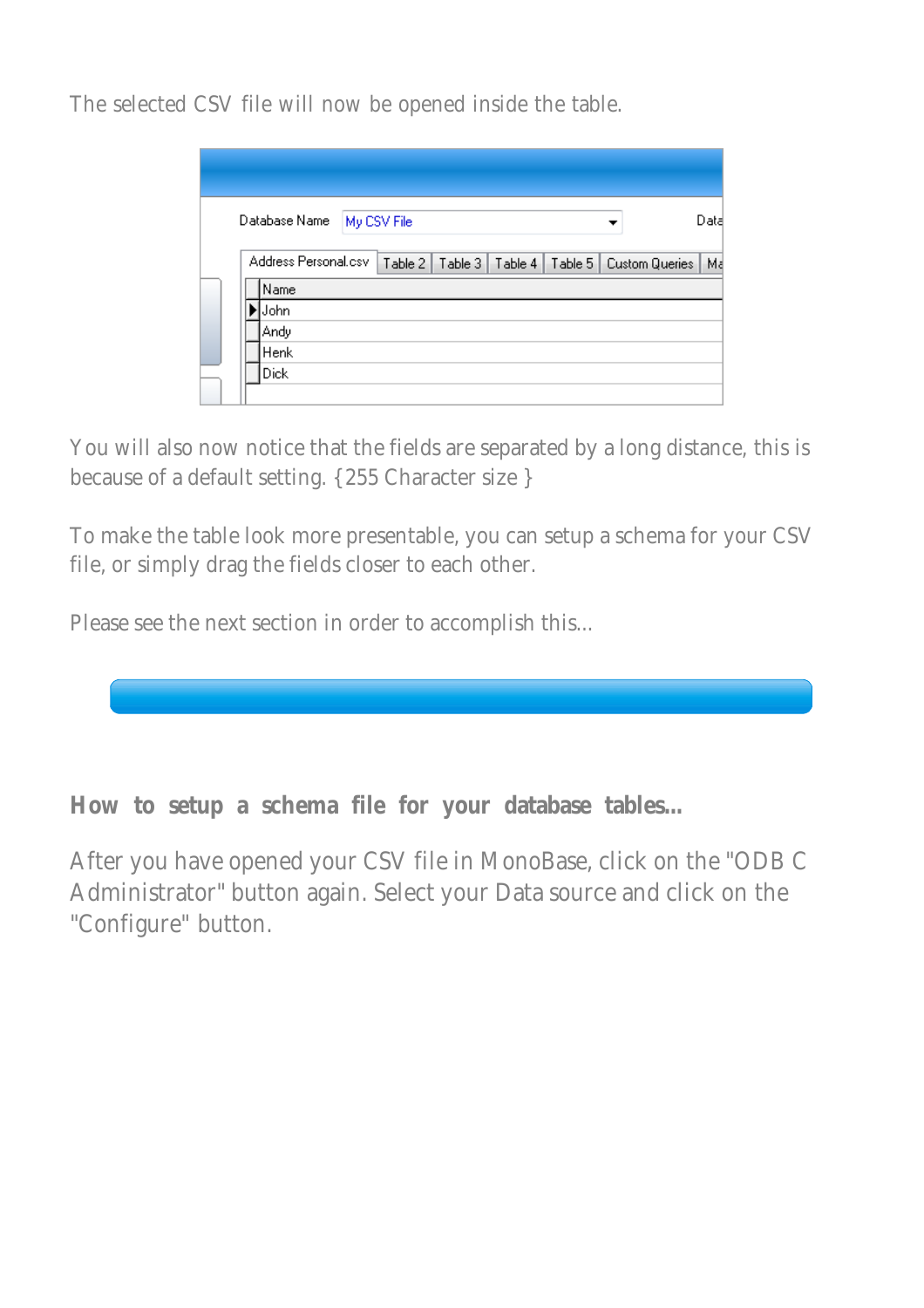| x<br><b>ODBC Data Source Administrator</b>                                                                                                     |                                                                           |  |  |  |  |
|------------------------------------------------------------------------------------------------------------------------------------------------|---------------------------------------------------------------------------|--|--|--|--|
| User DSN                                                                                                                                       | System DSN   File DSN   Drivers<br>Tracing<br>Connection Pooling<br>About |  |  |  |  |
|                                                                                                                                                | User Data Sources:                                                        |  |  |  |  |
| <b>Name</b>                                                                                                                                    | Add<br>Driver                                                             |  |  |  |  |
|                                                                                                                                                | My CSV File Microsoft Text Driver (*.txt; *.csv)<br>Remove                |  |  |  |  |
|                                                                                                                                                |                                                                           |  |  |  |  |
|                                                                                                                                                | Configure                                                                 |  |  |  |  |
|                                                                                                                                                |                                                                           |  |  |  |  |
|                                                                                                                                                |                                                                           |  |  |  |  |
|                                                                                                                                                |                                                                           |  |  |  |  |
|                                                                                                                                                |                                                                           |  |  |  |  |
| An ODBC User data source stores information about how to connect to<br>the indicated data provider. A User data source is only visible to you, |                                                                           |  |  |  |  |
| and can only be used on the current machine.                                                                                                   |                                                                           |  |  |  |  |
|                                                                                                                                                |                                                                           |  |  |  |  |
|                                                                                                                                                | ОΚ<br>Cancel<br>Help<br>Apply                                             |  |  |  |  |

The following window will now open, click on the options button on the bottom right-hand corner...

| <b>ODBC Text Setup</b>                | P<br>X             |
|---------------------------------------|--------------------|
| My CSV File<br>Data Source Name:      | OK                 |
| Description:                          | Cancel             |
| Database                              | $He$ <sub>lp</sub> |
| C:\\DOCUMENTS\ODBC-TEST<br>Directory: |                    |
| Select Directory                      |                    |
| Use Current Directory                 | Options>>          |

You will now see the window expand to show you the hidden part... click on the "Define Format" button at the bottom...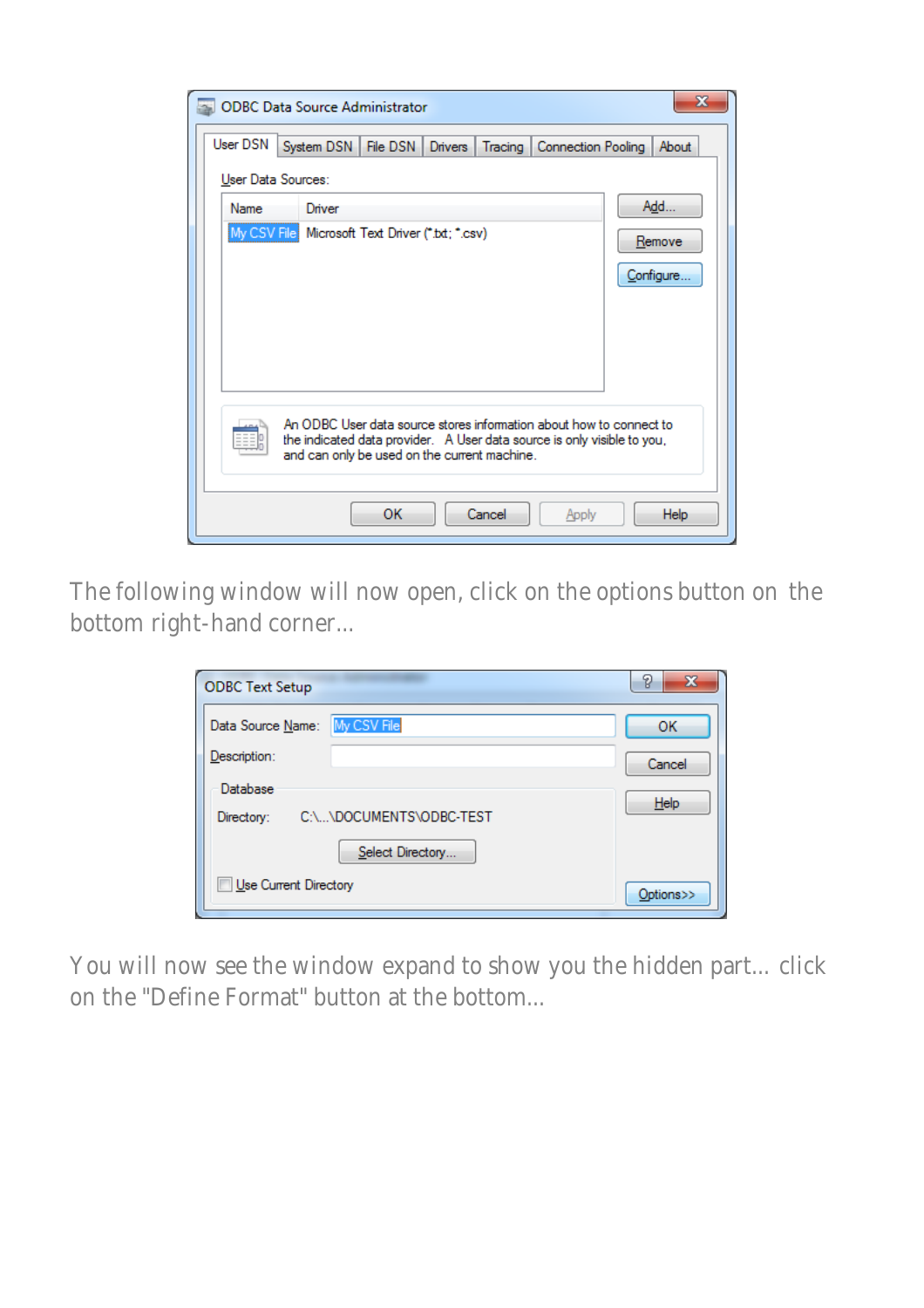| <b>ODBC Text Setup</b>                 |                                              | P<br>$\mathbf{x}$ |
|----------------------------------------|----------------------------------------------|-------------------|
| Data Source Name: My CSV File          |                                              | OK                |
| Description:                           |                                              | Cancel            |
| Database                               |                                              | $He$ <sub>p</sub> |
| Directory:                             | C:\\DOCUMENTS\ODBC-TEST                      |                   |
|                                        | Select Directory                             |                   |
| Use Current Directory                  |                                              | Options>>         |
| <b>Files</b><br><b>Extensions List</b> |                                              |                   |
|                                        | Extension:<br>Add<br>Remove<br>Default (*.*) |                   |
|                                        | Define Format                                |                   |

The following window will now open displaying all the CSV files found on your ODBC connection.

Select your CSV file that you want to reconfigure wih a scema file, and then click on the "Guess" button...

| <b>Define Text Format</b>                                                     |                              | 8<br>$\mathbf{x}$ |
|-------------------------------------------------------------------------------|------------------------------|-------------------|
| <b>Tables</b>                                                                 | Columns                      |                   |
| <default><br/>address file.csv</default>                                      |                              | <b>Guess</b>      |
| address personal.csv<br>address_test.txt<br>new study1-test.csv<br>schema.ini |                              |                   |
| Column Name Header                                                            |                              |                   |
| <b>CSV Delimited</b><br>Format:<br>۰.                                         | Data Type:<br>▼              | Add               |
| Delimiter:<br>25<br>Rows to Scan:                                             | Name:                        | Modify            |
| $\odot$ ansi<br>◎ OEM<br>Characters:                                          | Width:                       | Remove            |
| ок                                                                            | Cancel<br>$He$ <sub>lp</sub> |                   |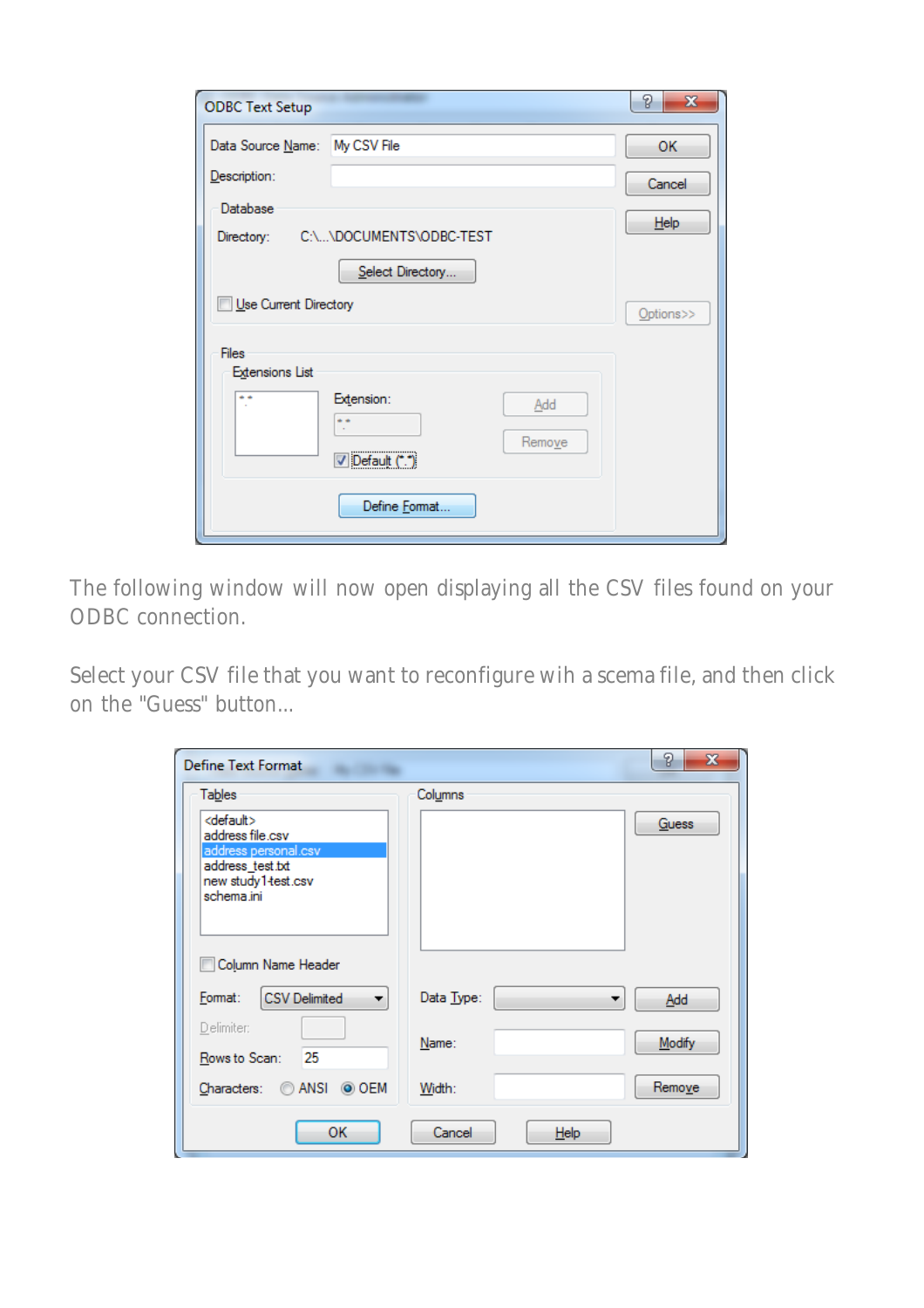You can now see why the fields are so largely spaced in Monobase, the fields are set up to be 255 characters wide...

| ?<br>$\mathbf x$<br>Define Text Format                                                                                        |                                                                      |        |  |  |  |  |
|-------------------------------------------------------------------------------------------------------------------------------|----------------------------------------------------------------------|--------|--|--|--|--|
| <b>Tables</b>                                                                                                                 | Columns                                                              |        |  |  |  |  |
| <default><br/>address file.csv<br/>address personal.csv<br/>address_test.txt<br/>new study1-test.csv<br/>schema.ini</default> | F <sub>1</sub><br>F2<br>F3<br>F4<br>F <sub>5</sub><br>F <sub>6</sub> | Guess  |  |  |  |  |
| Column Name Header                                                                                                            |                                                                      |        |  |  |  |  |
| <b>CSV Delimited</b><br>Format:<br>▼                                                                                          | Data Type:<br>Char                                                   | Add    |  |  |  |  |
| Delimiter:<br>25<br>Rows to Scan:                                                                                             | F1<br>Name:                                                          | Modify |  |  |  |  |
| ANSI<br>◎ OEM<br>Characters:                                                                                                  | 255<br>Width:                                                        | Remove |  |  |  |  |
| ОК                                                                                                                            | Cancel<br><b>Help</b>                                                |        |  |  |  |  |

Select each field and set them to the appropriate size you wish them to be, then click on the "Modify" button to make it permanent...

When you're finished, click on the "OK"buttons of each window unti l all the Windows are closed.